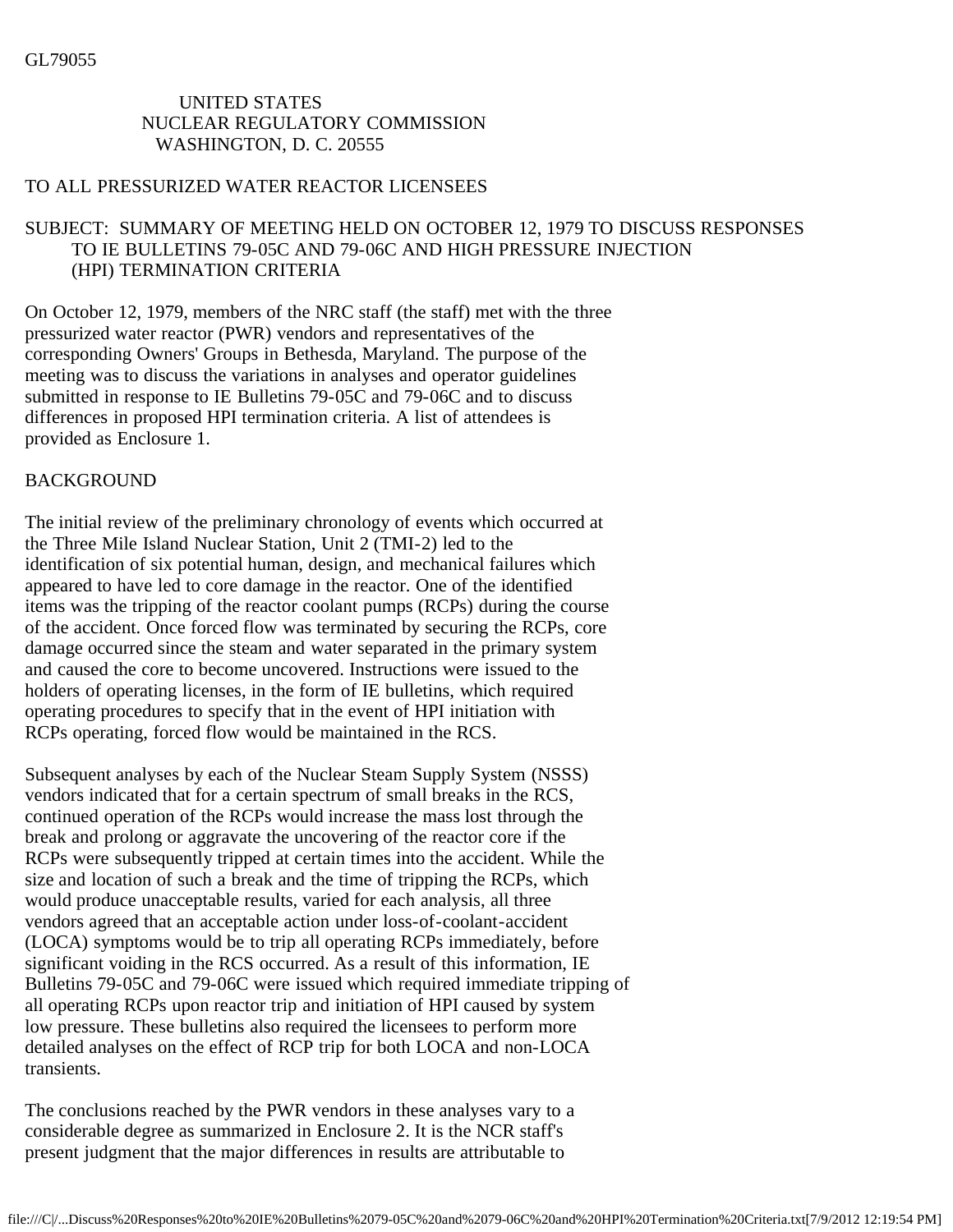model differences, which are highlighted in Enclosure 3. The various RCP trip criteria that have been proposed by the vendors are shown in Enclosure 4.

- 2 -

An additional concern relates to the criteria for HPI termination. Enclosure 5 lists the criteria proposed by the various vendors. The staff can see no reason why the same set of safety considerations would lead to more than one uniform criterion for termination of HPI.

This meeting was requested by the staff to discuss, in an administrative sense, how the PWR regulated industry can reach agreement on these two issues.

#### DISCUSSION

.

The NRC staff opened the meeting by stating that its goal for the discussions was to attempt to reach agreement among the staff, the Owners' Groups, and the NSSS vendors on several issues involving small break LOCA analyses and RCP trip criteria, as well as the criteria which should be used for termination of HPI. The staff pointed out that NUREG-0578 ("TMI-2 Lessons Learned Task Force Status Report and Short-Term Recommendations" - July 1979) requires that the implementation of small break LOCA emergency procedures and the associated operator training be completed by December 31, 1979. Therefore, the staff considers timely resolution of these issues to be imperative.

## 1. SMALL BREAK LOCA AND RCP TRIP REQUIREMENTS

 There was general agreement among the participants that: (1) there are significant differences in the small break LOCA models used by the vendors; (2) there are differences of opinion on what model features are conservative; and (3) none of the models have been demonstrated to be overall conservative by integral test comparison. The staff said it has done some calculations with RELAP-4/Mod 7, as summarized in Enclosure 6; however, these calculations are also not definitive enough to enable the staff to determine which set of model assumptions is suitably conservative. Based on the above conditions, the staff pointed out that it is not surprising that the conclusions reached by each vendor in their small break LOCA calculations vary with those reached by the other vendors. The staff stated, it believes that the different results obtained by the vendors cannot be attributed solely to physical plant differences. The other participants, however, were not able to reach the same conclusion.

 All participants were able to agree that resolution of differences is needed in order to proceed with the task of writing/rewriting the small break LOCA operator guidelines. The staff pointed out that it is very important for the licensed operators to be convinced that tripping of RCPs is the proper course of action for a small break LOCA, and in order to achieve this, there should be general agreement among the vendors, supported by analyses, on the criteria to be used to formulate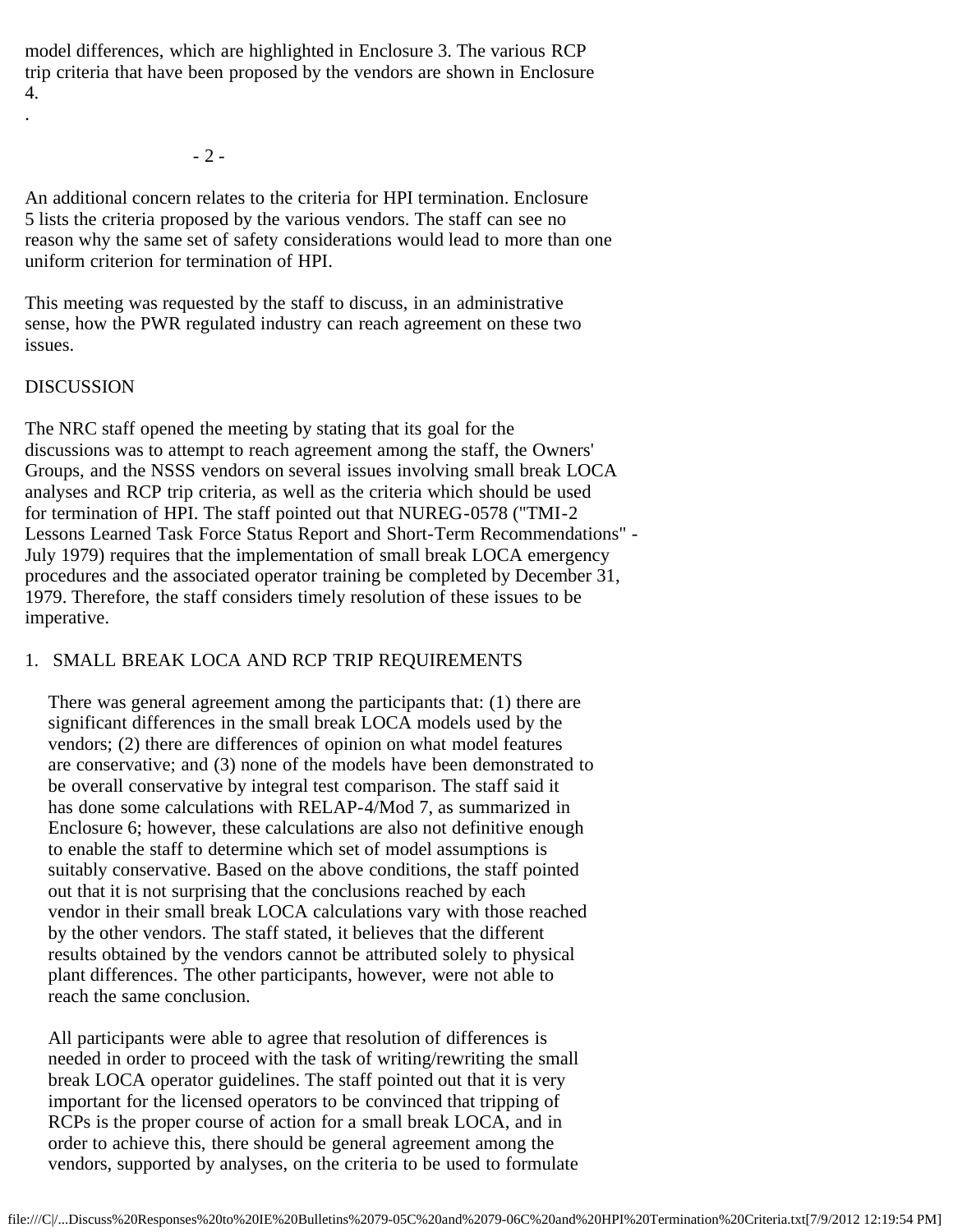the licensees' emergency procedures.

 Westinghouse (W) stated that the resolution of this issue was on its critical path for completing the requirements of NUREG-0578 (Section 2.1.9) on schedule. Combustion Engineering (CE) stated that it was not a critical issue at this time; however, continued inability to reach a common agreement would impact its schedule. Babcock & Wilcox (B&W) has completed its small break LOCA guidelines, detailed emergency procedures, and operator training. B&W's concern was centered around not confusing the operator. B&W does not want to modify

- 3 -

.

 its guidelines and subsequent licensees' emergency procedures and training based upon another interim position. B&W would like to resolve the issue in a timely fashion, and if changes are needed in the guidelines, procedures, and training, the changes should not be made until the issue is resolved.

 The next item discussed was the need for an automatic RCP trip for small break LOCAs. B&W desires that an automatic trip design be approved by the staff based on its recent proposed design submittal. The B&W design uses coincident signals from: (a) safety injection initiation (1600 psig) and (b) RCP current. W desired to have a detailed technical meeting in the near future to discuss its proposal of using coincident signals from: (a) safety injection initiation and (b) low primary system pressure of 1250 psig. CE has not decided about the need for an automatic trip. CE's analysis shows that in most cases it would require only two out of four RCPs to be tripped. In addition, the CE analysis shows that no RCP trip would be required provided at least two HPI pumps were used during the accident.

 The NRC staff questioned whether the requirements of IE Bulletins 79-05C and 79-06C to "immediately" trip all operating RCPs upon a reactor trip and HPI initiation caused by low pressure is too restrictive. Agreement was reached by the participants that the requirement to immediately trip the RCPs should be modified such that additional time is allowed for the operator to determine if the transient which causes the low pressure is a LOCA or non-LOCA event. It was generally agreed that the reduced pressure for the RCP trip should fall between the setpoint of the steam generator relief valves and the safety injection actuation setpoint. B&W stated that while they agreed that a lower pressure than the 1600 psig used for safety injection actuation could be acceptable, the reasons it had chosen its coincident signals was because the B&W plants do not have a safety-grade pressure transmitter that would assure a reliable signal, at a lower pressure, from which to trip the RCPs. CE modified its response by stating that it also agreed with the concept of using a lower pressure; however, it still felt that a certain time delay (after reaching the specified pressure limit) should be afforded the operator prior to tripping the RCPs to allow for operator actions to recover from the transient, if appropriate.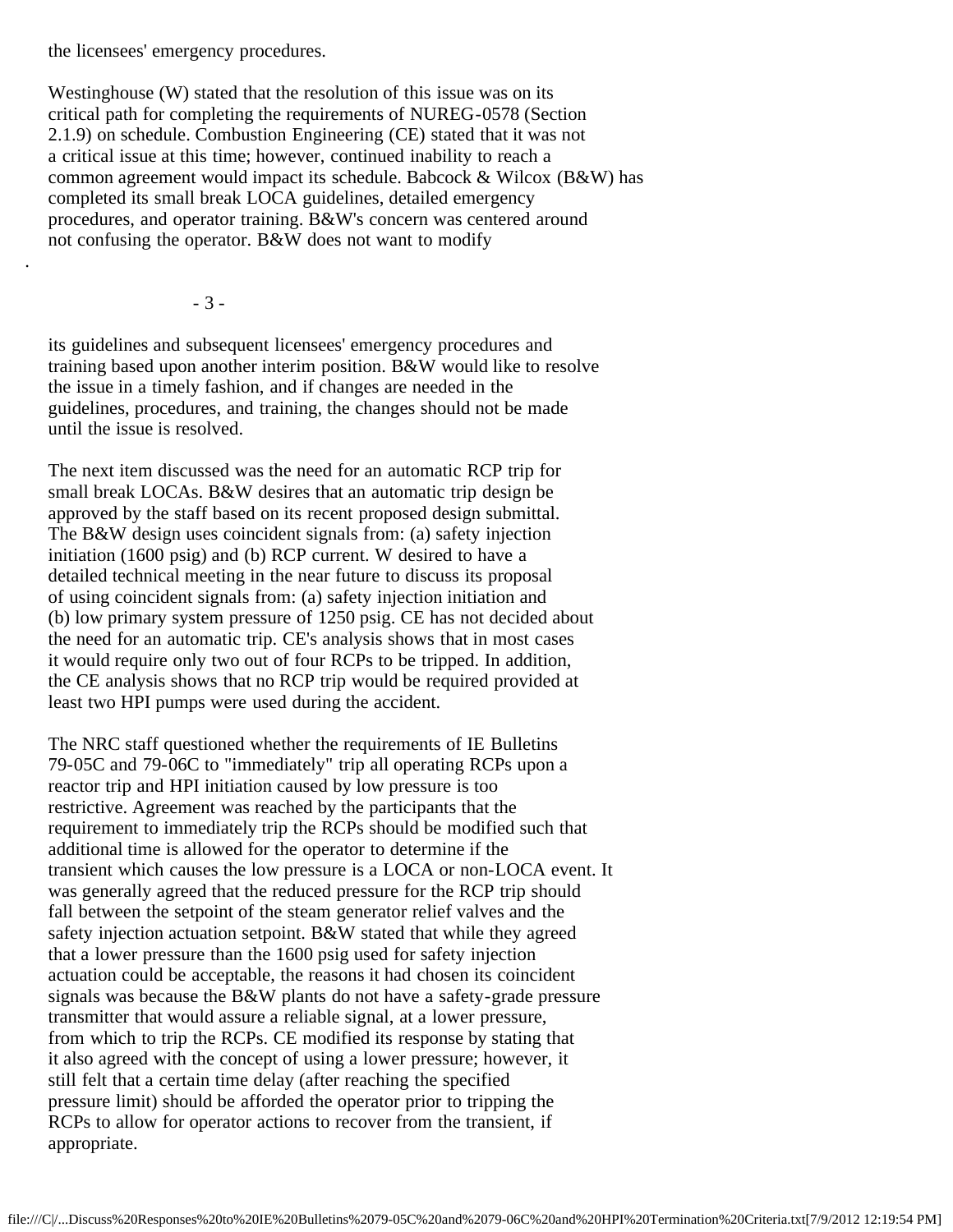This topic was closed out by a restatement by the staff that it was critical for the industry to reach agreement on the subject to assure that the licensed operators understood that tripping of the RCPs and the criteria for doing so do not represent an arbitrary NRC decision, but in fact are based on the recommendation of the NSSS vendors and have the endorsement of the licensees.

# 2. HIGH PRESSURE INJECTION TERMINATION CRITERIA

 The basic thrust of this portion of the meeting was to come to agreement on the necessity to pursue a common set of criteria for the manual termination of HPI following automatic initiation caused by reactor coolant system (RCS) low pressure.

- 4 -

.

 As a result of the investigation of the TMI-2 accident, one of the prime contributors to the damage which occurred to the core was attributed to the premature termination of HPI. Shortly after the accident, IE Bulletins 79-05A, 79-06A, and 79-06B (applicable to B&W, W, and CE operating plants respectively) were issued which directed licensees to take certain actions which would minimize the chances of such an accident. One of the action items of these bulletins dealt with HPI termination criteria. In general, the bulletins required, as an interim measure, that if HPI automatically initiated because of a low pressure condition in the RCS, it must remain operating until one of two criteria is met. These criteria are:

- a. Both low pressure injection (LPI) pumps are in operation and flowing for 20 minutes or longer at a flow rate which would assure stable plant behavior or
- b. The HPI system has been in operation for 20 minutes, and all hot leg and cold leg temperatures are at least 50F below the saturation temperature for the existing RCS pressure. If the 50F subcooling cannot be maintained after HPI cutoff, HPI shall be reactivated. The degree of subcooling and the length of time HPI is in operation shall be limited by the pressure/temperature considerations for vessel integrity.

 Subsequent to these bulletins and based on vendor analyses, vendor guidelines were developed independently for HPI termination criteria. The various criteria are summarized in Enclosure 5. The staff stated its position that there should only be one set of criteria for HPI termination and that it should be equally applicable to all PWR facilities. All participants agreed on this position. The staff's goal in this area is to get one set of reliable criteria which can be easily monitored and will not cause operator confusion.

 The mechanics of getting agreement on the criteria to be used was then discussed. It was agreed that the simplest set of criteria which would still satisfy all concerns would be the logical choice. The criteria selected would have to hold for all cases; i.e., could not lead the